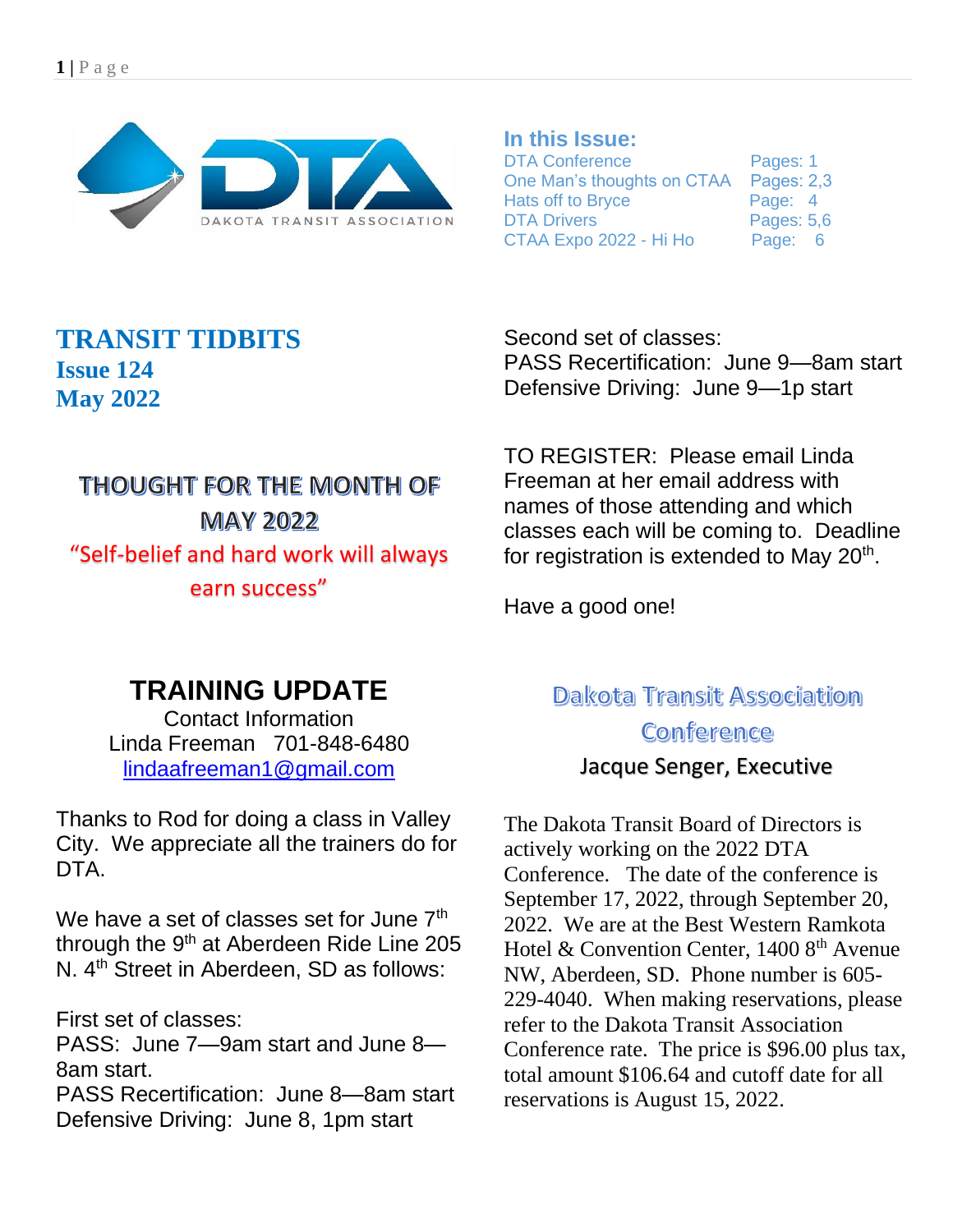Our TENTATIVE agenda will be placed on the website along with the conference registration forms very shortly. Your Board of Director's are very pleased with the lineup.

Remember – get your 2022 DTA Award Nominations in the sooner the better……

### **One Man's Thoughts on CTAA In Louisville, KY**

Terry Hoffman, Co-Director Community Transit of Watertown-Sisseton Inc.

Enjoying the long but satisfying trip home to South Dakota from Louisville, KY on Sunday, I took the time to reflect on the week that was the 2022 CTAA Conference and Roadeo.

The Louisville conference was my fifth and will certainly be remembered for many things. Outstanding educational pieces, a very well organized and informative trade show, great food, entertainment, a first-class hotel and staff and the friendly and accommodating people of Louisville. All played significant factors in making this one of my favorite conferences.

Among my many negative traits is the ability to form opinions without possessing the information necessary to make those judgements. Preparing for the trip to the bluegrass state, I asked myself on more than one occasion – do you really want to spend a week in Kentucky? What ever will I do for fun there? Fortunately, I talked myself into keeping my plans intact.

Having attended conferences now in Portland, Detroit Pittsburgh, Palm Springs and Louisville. I would have to say Pittsburgh and Palm Springs have been my favorite events. Shuffling through my thoughts and memories of the week, Louisville has fallen in behind Pittsburgh as my new number two favorite event. Pretty lofty setting considering the low expectations I had prior to the event.

Louisville is a beautiful city with the southern hospitality we often hear so much about always on display. No matter the event or the venue, the people of the city were cordial, happy to see you and very proud to show off their home. The Omni – the host hotel was elegant, but a place where I certainly felt at home. I was always greeted with a smile and a hello, good morning or good night by hosts, bartenders, valets, maids and maintenance staff alike.

The Kentucky International Convention Center staff was friendly, attentive and very patient with the visitor from South Dakota who took the same wrong turn three days running while searching for the correct workshop. Many of the conference goers concentrated their activities within walking distance of the Omni and the KICC and I don't believe many were disappointed. The restaurants, museums, gift shops, bars and nightclubs were always quick to welcome the throng of people walking through their doors.

Being the sports-geek I am, my favorite stop was the legendary Louisville Slugger Museum, Factory and Gift Store. I made three trips to the history laden building, spending time shopping, learning more about the history of the game I hold dear to my heart and finally participating in the guided tour of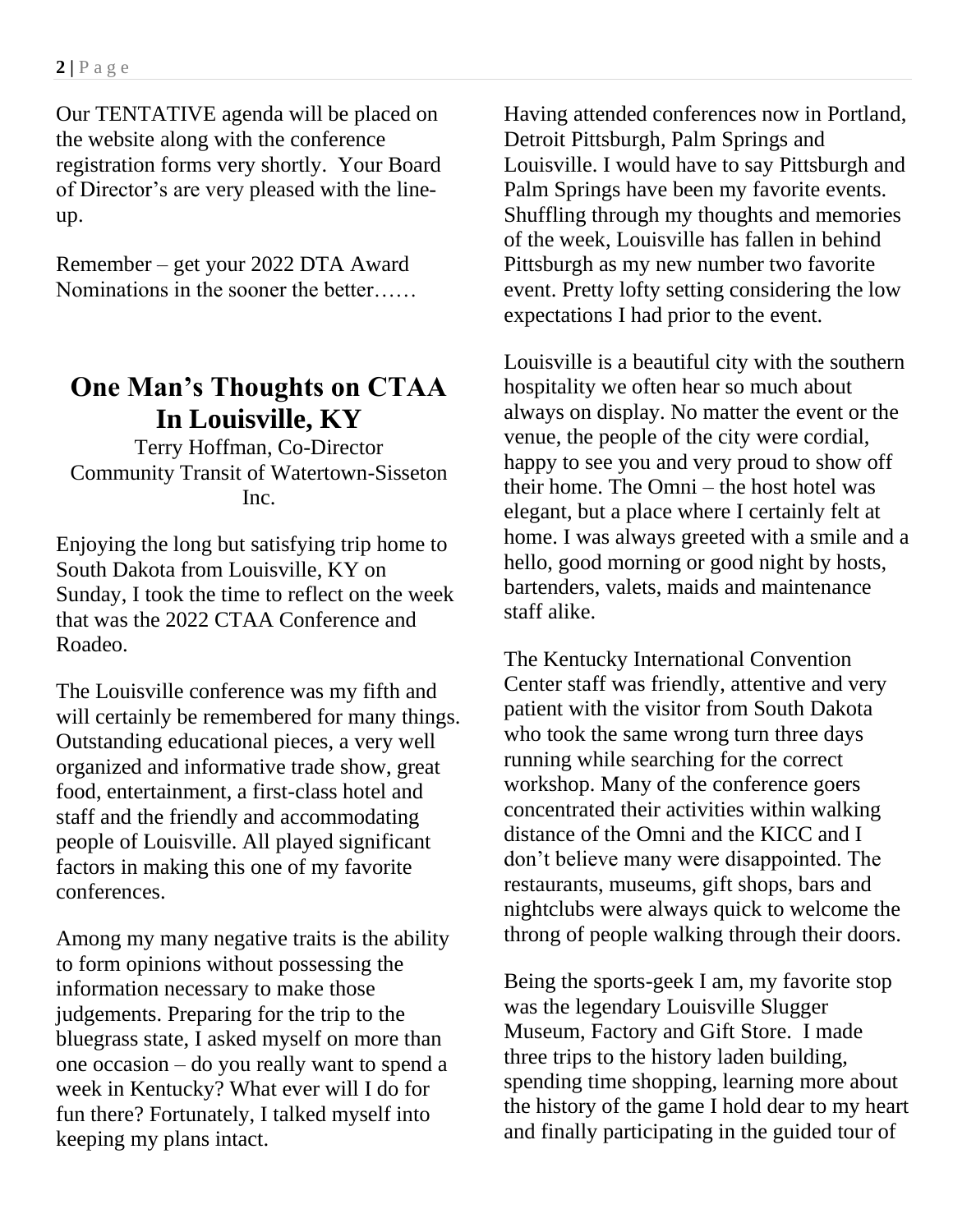the factory that produces the vast majority of bats for Major League Baseball.

The CTAA board and constructed a solid package of educational pieces for the week ranging from discussions involving policy building exercises to procurement to alternative fuels and Low and No Emission vehicles, challenges facing providers now and in the future.

CTAA Executive Director Scott Bogren and Caryn Souza provided their always enlightening information on the state of the association and the changes we have seen and what the future holds for public transportation. The challenges of providing transportation will always be significant.

The trade show took on even more importance to those of us from South Dakota as providers are seeking to improve and better coordinate communications with one another. The subject of alternative fuels and low and no emission vehicles is at a peak in our state and Dakota Transit Association reps attending the conference along with members of the South Dakota Department of Transportation staff attended numerous demonstrations with vendors offering solutions to both topics.

The discussion on holding the Bus Roadeo after the conference as opposed to the traditional pre-conference schedule was a hottopic of debate. From my own talks with drivers and fellow administrators, I don't feel there was a clear-cut winner. Spending the week with the staff and drivers from River Cities Public Transit, I know the drivers were able to take advantage of the conference, attending a wide variety of discussions and workshops. They felt having the Roadeo at

the end afforded them an opportunity they may not have otherwise had.

My experience at the Roadeo on the final day of the week-long event was certainly positive. I've been a judge at many DTA Conference Roadeo's, but this was my first national event and I enjoyed it from beginning to end. The DTA was well represented by the drivers from Pierre and a contingent from the Standing Rock Reservation. Although none placed in the top five, the experience and the feelings of accomplishment were shared by all.

As I was careening up Interstate 29 Sunday night, anticipating my homecoming with family after 15 hours on the road, my thoughts shifted briefly to the 2023 event to be held in Oklahoma City. Do I really want to spend a week in Oklahoma, away from friends and family and the comforts of home? I'll let you know how that plays out next year.



SD Contingent at Churchill Downs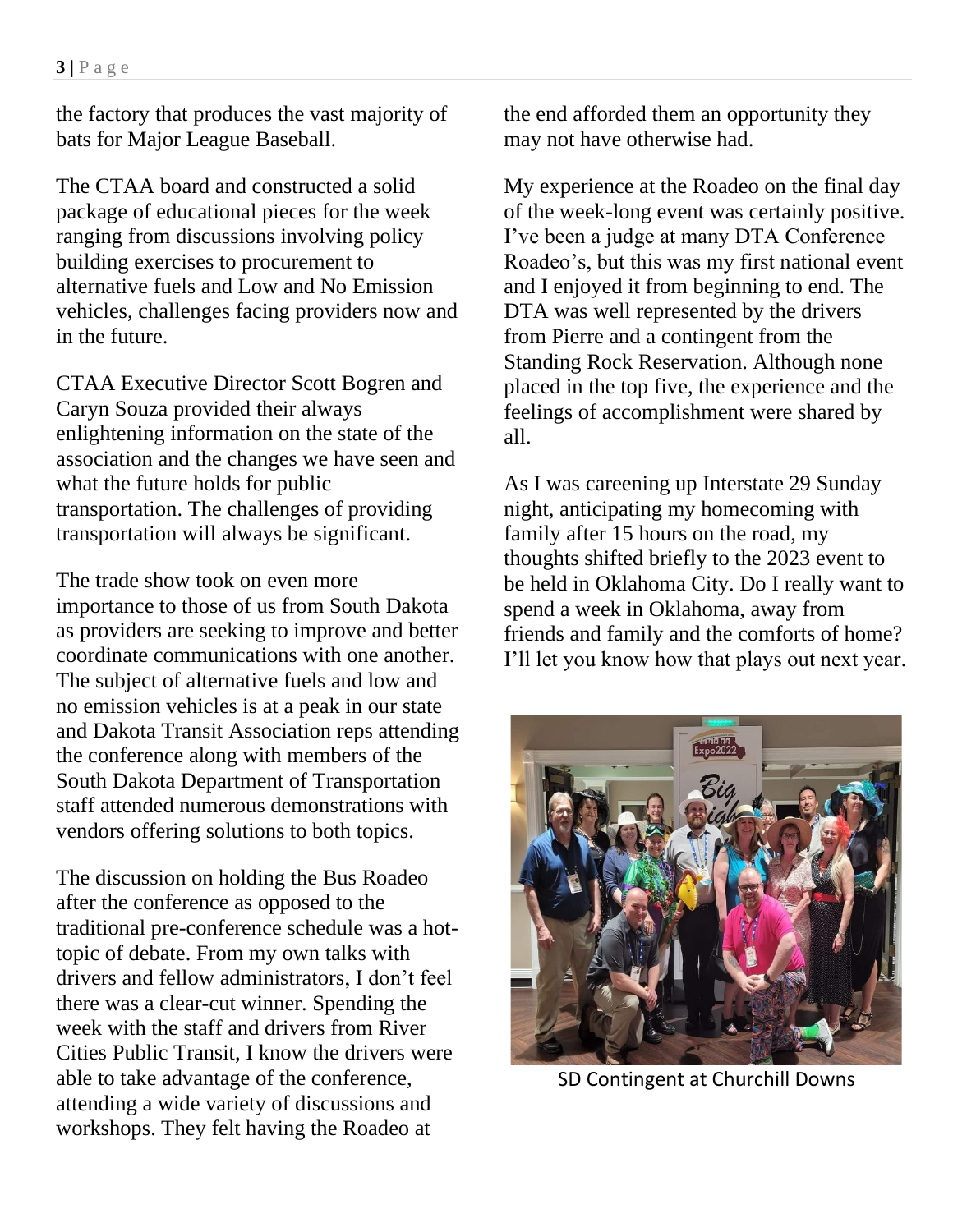

Kentucky International Convention Center



Caryn Souza speaks on opening day



Bryce Lambert – Pierre, SD, poses with Jackie Robinson at Louisville Slugger Museum

### **2022 CTAA EXPO**

**Karrie Mikkelsen Cavalier County Transit Cavalier County Senior Meals & Services**

#### **CONGRATULATIONS TO BRYCE LAMBERT!**

Bryce Lambert from River Cities Public Transit was the winner of the CTAA **Roadeo**

> **Driver Spirit Award**. **Hats off to Bryce!**

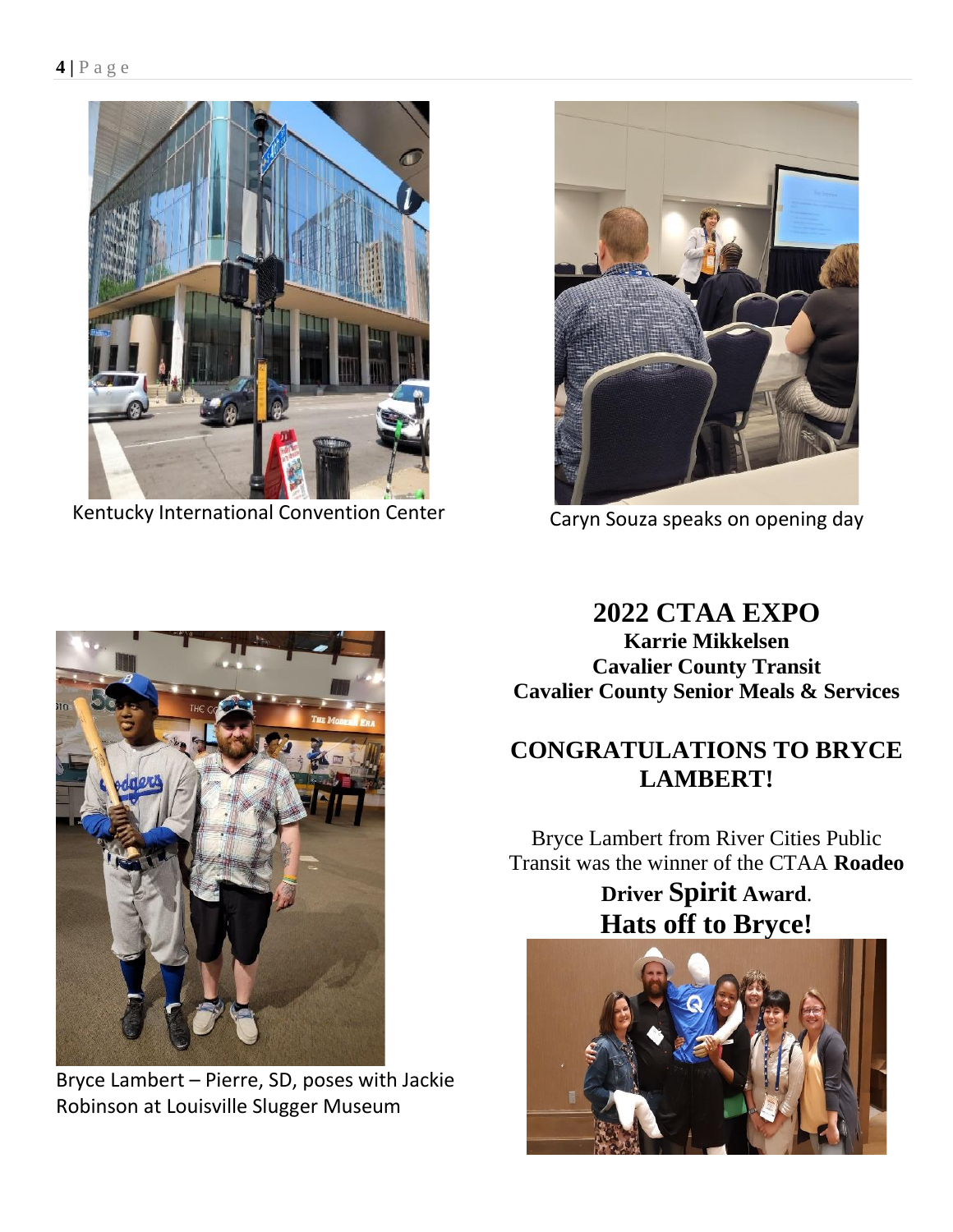### **DTA Drivers**

Terry Hoffman, Co-Director Community Transit of Watertown-Sisseton

Fear of the unknown, anxiety brought on by long waiting periods, self-confidence and the satisfaction of knowing they belong and can compete at a national level.

This mixed bag of emotions was shared by River Cities Public Transit employees Bryce Lambert and Wambli Meeter before during and following the conclusion of the 2022 Community Transportation Association of America's bus roadeo. The duo participated in the Body on Chassis portion of the competition on Saturday, May 14 in Louisville, KY. Sixty-five men and women comprised the field competing in rider securement, pre-trip inspection and driving a difficult obstacle course. The Dakota Transit Association was well represented at the competition. In addition to the duo form RCPT, a handful of drivers from Standing Rock Transit displayed their driving talents. The written test portion of the event took place on Friday.

"I really didn't know what to expect coming here, I just knew the competition would be tough," said Meeter, a driver and trainer for RCPT at its'Eagle Butte location. "After competing here, I feel we belong here. I won't be satisfied just placing in the future."

Lambert, a driver and trainer has also dabbled in dispatch at RCPT's Pierre office. He arrived on the scene five years ago and continues to make his way up the company ladder. Both men earned the right to compete by placing first (Lambert) and second

(Meeter) in the 2021 Dakota Transit Association Roadeo last fall in Fargo. ND. Competing the national event was first and foremost for both, but they also took full advantage of the conference workshops while in Louisville.

"I know I benefitted from the conference – taking away knowledge I can use on my daily duties in Eagle Butte," said Meeter. "I want to increase my value to management, to show them I can do anything they ask of me.

Both men credited current management at RCPT for providing them a solid base to work from and for continually providing them opportunities like CTAA and DTA to grow as employees. They feel they not only have unfinished business at the national level, but still have something to prove to themselves back home in South Dakota.

"There were a lot of options for me as far as classes, so I took the ones I felt were most beneficial to me in my career," said Lambert. "On the driving side, my goal was to be in the top 10 and learn from the others who had been in this position. "I think we belong, but we can do better."

Meter and Lambert talked of giving back to the communities where they work and the RCPT family which they feel has been very supportive. When not on duty, Meter lends his talents to the youth in Eagle Butte by coaching basketball. "Giving back to the citizens and the community of Eagle Butte is very important to me," said Meter. "Basketball is big in my family and I want to give the kids here a chance to learn and play the game."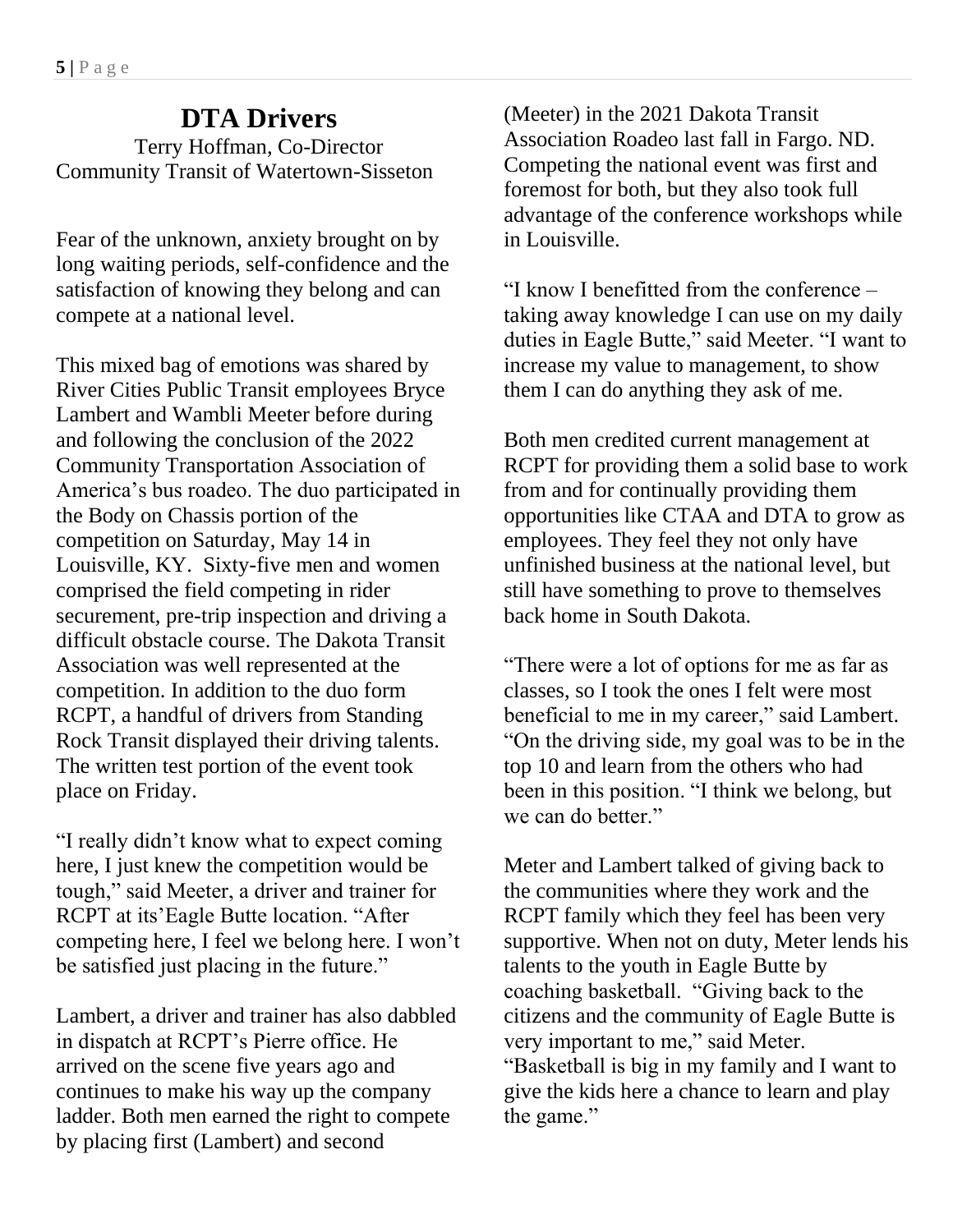#### **6 |** P a g e

After waiting for approximately four hours, the pair finally reached to obstacle course. With their anxiety levels peaking at a new high, both men performed admirably if not perfect on the difficult course. Their exact finish was unknown at the time this edition was published, but both were already talking about Oklahoma City in 2023.

"We waited all day to showcase our skills and the nerves became a factor," said Lambert. "I still feel good about it overall. I learned a few tricks today too that will help in the future." "I think we did ok, but no way I'm satisfied," said Meeter. "I want to be number one in the state and number one in the nation. Next time I want to knock it out of the park."



#### 2022 CTAA EXPO Karrie Mikkelsen Cavalier County Transit Cavalier County Senior Meals & Service

#### HI HO HI HO OFF TO THE RACES WE GO!

We are all dressed up and ready to go to Churchill Downs.

Thanks again CTAA for the opportunity to judge in your roadeo and take part in your conference.

The 2023 CTAA EXPO will be held in Oklahoma City, OK May 21 – May 25.

#### Bryce Lambert